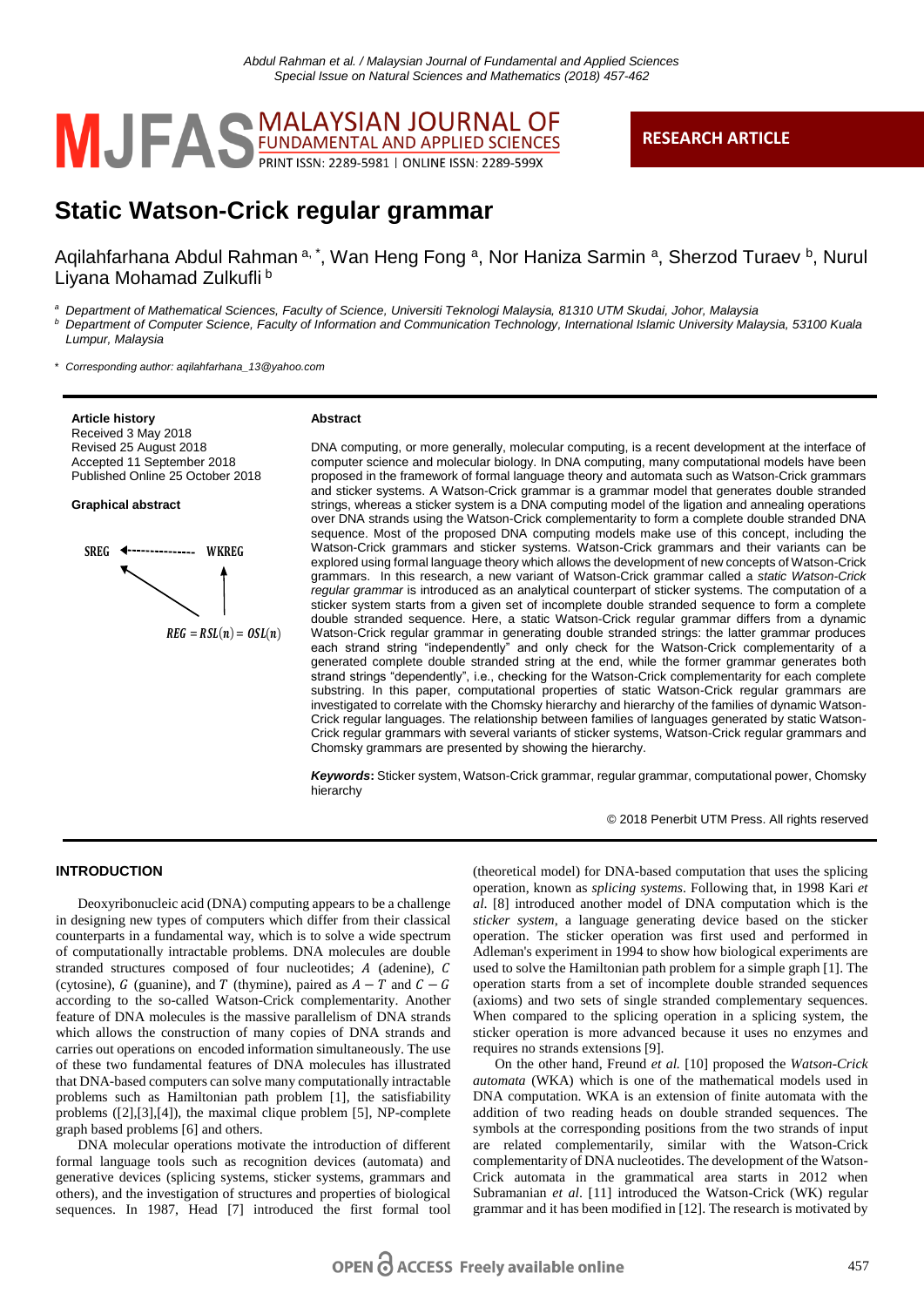the synthesis processes in DNA replication which can be simulated by derivations in the WK grammars. Although these WK grammars use different restriction of production rules, they all generate doublestranded strings dynamically: the WK complementarity can only be checked after generating both the strands of a complete double-stranded string. In other words, the WK grammars produce each stranded string "independently" and only check for the WK complementarity of a complete generated double stranded string at the end. On the other hand, they cannot fully describe the replication and synthesis behavior of DNA molecules. Motivated by the WK regular grammar, a static WK (sWK) regular grammar is proposed as an analytical counterpart of the sticker system and uses rules as in a regular grammar. This new theoretical model generates both stranded strings "dependently", i.e., checking for WK complementarity of each complete substring and fully illustrate the replication of DNA in DNA molecules.

This paper is organized as follows: Section 1 introduces the background of the research. In Section 2, some preliminary concepts including the basic terms, theorem and definitions of formal language theory, sticker systems and automata are presented. Next, the definition of sWK grammars and the language generated by these grammars together with some examples are discussed and shown in Section 3. In Section 4, the computational power of sWK regular grammars is investigated and presented.

In the next section, some preliminaries which are used in this paper are discussed.

## **PRELIMINARIES**

This section includes some preliminary concepts which involve the basic terms, theorem and definitions that are used in this paper. The reader may refer to ([13],[14],[15]) for detailed information regarding the basic concepts of formal language theory, sticker systems and automata. In this paper, the symbol  $\subseteq$  denotes the inclusion while  $\subset$ denotes the strict (proper) inclusion. The membership of an element to a set is denoted by ∈ and the empty set is denoted by the symbol ∅. The power set of  $X$  is denoted by  $2^X$ .

Let  $T$  be a finite alphabet. Then,  $T^*$  is the set of all finite strings (words) over  $T$ . A string with no symbols, or we called it as empty string is denoted by  $\lambda$ . The set  $T^*$  always contains  $\lambda$  and to exclude the empty string, the symbol  $T^+$  is defined as the set of all nonempty finite strings over T where  $T^+ = T^* - {\lambda}.$ 

A Chomsky grammar (sometimes simply called a grammar) is a set of rule formation for rewriting strings. Therefore, a grammar acts as a mechanism to describe languages mathematically; in other words, acting as a language generator. A *Chomsky grammar* is defined as a quadruple

$$
G=(N,T,S,P)
$$

where the alphabet  $N$  is defined as the *nonterminal* alphabet,  $T$  is the *terminal* alphabet,  $S \in N$  is the axiom or start alphabet, and  $P \subseteq$  $(N \cup T)^* N(N \cup T)^* \times (N \cup T)^*$  is the set of production rules of G. The rule  $(x, y) \in P$  is written in the form of  $x \to y$  where  $x \in (N \cup T)^+$  and  $y \in (N \cup T)^*$ .

We say that  $u$  *directly derives*  $v$  or  $v$  is derived from  $u$  with respect to G which is written as  $u \Rightarrow v$  if and only if

$$
u = u_1 x u_2, v = u_1 y u_2,
$$

for some  $u_1 u_2 \in (N \cup T)^*$  and  $x \to y \in P$ .

A grammar normally generates many strings by applying the rules in different orders. Here, the set of all terminal strings is the language generated by the grammar which is defined by

$$
L(G) = \{ w \in T^* : S \Rightarrow^* w \}.
$$

The Chomsky grammar is classified depending on their respective form of production rules. A grammar  $G = (N, T, S, P)$  is called [14]:

(i) *context-sensitive*, if each rule  $u \rightarrow v \in P$  has  $u = u_1 A u_2$ ,  $v = u_1 x u_2$ , for  $u_1, u_2 \in (N \cup T)^*$ ,  $A \in N$  and  $x \in (N \cup T)^+$ .

- (iii) *linear*, if each rule  $u \to v \in P$  has  $u \in N$  and  $v \in T^* \cup$  $T^*NT^*$
- (iv) *right-linear*, if each rule  $u \to v \in P$  has  $u \in N$  and  $v \in T^* \cup$  $T^*N$ .
- (v) *left-linear*, if each rule  $u \to v \in P$  has  $u \in N$  and  $v \in T^* \cup$  $NT^*$ .
- (vi) *regular*, if each rule  $u \to v \in P$  has  $u \in N$  and  $v \in T \cup TN \cup$  $\{\lambda\}.$

The family of languages generated by regular grammars is equal to the family of languages generated by right- or left-linear grammars. All those families of languages generated by context-sensitive grammars, context-free grammars, linear grammars and regular grammars are denoted as **CS**, **CF**, **LIN** and **REG** respectively. Other than that, **RE** and **FIN** represent the family of recursive enumerable language and finite language. Hence, the following strict inclusion holds for *Chomsky hierarchy*.

#### **Theorem 1. [14]**

#### $FIN \subset REG \subset LIN \subset CF \subset CS \subset RE$

As mentioned before, Watson-Crick automata (WKA) or Watson-Crick finite automata (WKFA) is an extension of finite automata. A finite automata (FA) can be defined as a quintuple

$$
M=(Q,V,q_0,F,\delta),
$$

where  $Q$  is a finite set of states,  $V$  is a finite set of symbols called the input alphabet,  $q_0 \in Q$  is the initial state,  $F \subseteq Q$  is the set of final states and  $\delta: Q \times V \to Q^Q$  is called a transition function. The family of languages accepted by finite automata is denoted as **FA**.

On the other hand, WKFA is defined as a 6-tuple

$$
M=(Q,V,q_0,F,\delta,\rho),
$$

where  $Q, V, q_0, F$  are defined as for a finite automata,  $\rho \subseteq V \times V$  is the complementarity relation and  $\delta: Q \times \langle V^* \times V^* \rangle \rightarrow 2^Q$  is called a transition function such that  $\delta(q, {u \choose v}) \neq \emptyset$  only for finitely many triples  $(q, u, v) \in Q \times V^* \times V^*$ . The language accepted by WKFA *M* is  $L(M) = \left\{ u: \begin{bmatrix} u \\ v \end{bmatrix} \in WK_\rho(V) \right\}$  and  $q_0 \begin{bmatrix} u \\ v \end{bmatrix} \rightarrow^* \begin{bmatrix} u \\ v \end{bmatrix} q$ ,

where  $q \in F$ . The family of languages accepted by finite automata is denoted as **WKFA.**

The definitions of Watson-Crick grammars are presented as follows.

**Definition 1. [12]** A Watson-Crick (WK) grammar  $G = (N, T, \rho, S, P)$ is called

- *regular* if each production has the form  $A \rightarrow \langle u/v \rangle$  where  $A, B \in N$  and  $\langle u/v \rangle \in \langle T^*/T^* \rangle$ .
- *linear* if each production has the form  $A \to \langle u_1/v_1 \rangle B \langle u_2/v_2 \rangle$ or  $A \to \langle u/v \rangle$  where  $A, B \in N$  and  $\langle u/v \rangle$ ,  $\langle u_1/v_1 \rangle$ ,  $\langle u_2/v_2 \rangle \in$  $\langle T^*/T^* \rangle$ .
- *context-free* if each production has the form  $A \rightarrow \alpha$  where  $A \in N$  and  $\alpha \in (N \cup \langle T^*/T^* \rangle)^*$ .

The notation  $\langle u/v \rangle$  represents the element  $(u, v) \subseteq V \times V$  in the set of pairs of strings and  $\langle T^*/T^* \rangle$  is written instead of  $V^* \times V^*$ .

In order to generate or form a complete double sequence of DNA, the sticker system uses a sticker operation on DNA molecules. Let  $V$  be an alphabet (a finite set of abstract symbols) for a symmetric relation  $\rho \in V \times V$  over V (of complementarity). The symbol  $V^*$  represents a set of all strings which includes the empty string denoted as  $\lambda$ , composed of elements of V and  $V^+$  is the set  $V^* - {\lambda}$ . The set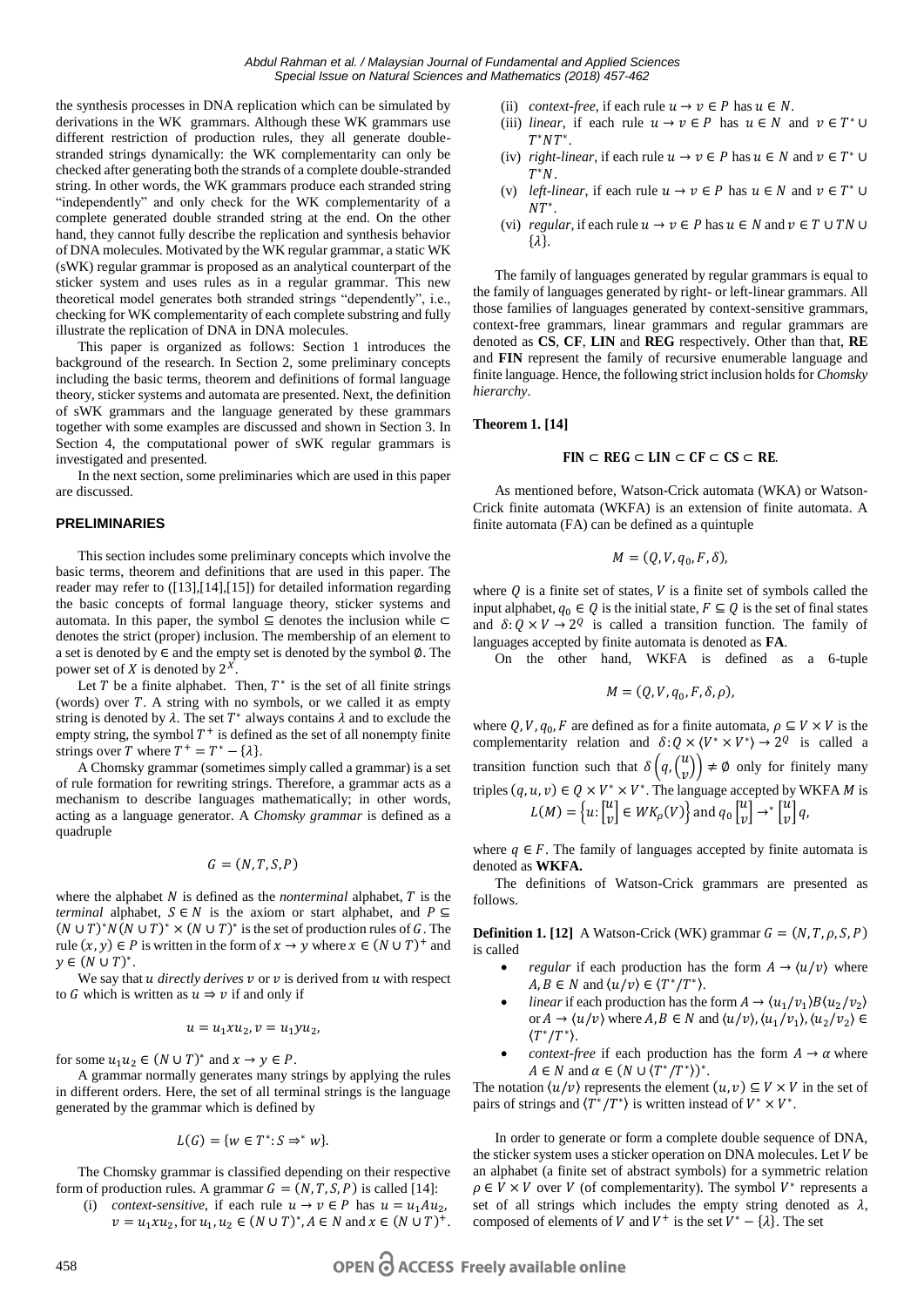$$
WK_{\rho}(V) = \begin{bmatrix} V \\ V \end{bmatrix}_{\rho}^* \text{where } \begin{bmatrix} V \\ V \end{bmatrix}_{\rho} = \left\{ \begin{bmatrix} a \\ b \end{bmatrix} | a, b \in V, \begin{pmatrix} a \\ b \end{pmatrix} \in \rho \right\},
$$

denotes the *Watson-Crick domain* associated to alphabet V and complementarity relation  $\rho$ . The elements  $\begin{bmatrix} w_1 \\ w_2 \end{bmatrix}$  $\begin{bmatrix} U_1 \\ W_2 \end{bmatrix} \in WK_\rho(V)$  are called well-formed double stranded sequences, or also known as double stranded sequences. The string  $w_1$  is the upper strand and  $w_2$  is the lower strand of the molecule. Note that there is a difference between  $\binom{a}{b}$  and  $\binom{a}{b}$ ; for the pair of  $\binom{a}{b}$ , there is no relation between the elements *a* and *b*, while  $\begin{bmatrix} a \\ b \end{bmatrix}$  indicates that the elements in the upper strand and lower strand complement and have the same length.

Apart from that, the set of incomplete molecules is denoted as:

$$
W_{\rho}(V) = L_{\rho}(V) \cup R(V) \cup LR_{\rho}(V),
$$

Where

$$
L_{\rho}(V) = \left( \begin{pmatrix} \lambda \\ V^* \end{pmatrix} \cup \begin{pmatrix} V^* \\ \lambda \end{pmatrix} \right) \begin{bmatrix} V \\ V \end{bmatrix}_{\rho}',
$$

$$
R_{\rho}(V) = \begin{bmatrix} V \\ V \end{bmatrix}_{\rho}^* \left( \begin{pmatrix} \lambda \\ V^* \end{pmatrix} \cup \begin{pmatrix} V^* \\ \lambda \end{pmatrix} \right),
$$

$$
LR_{\rho}(V) = \left( \begin{pmatrix} \lambda \\ V^* \end{pmatrix} \cup \begin{pmatrix} V^* \\ \lambda \end{pmatrix} \right) \begin{bmatrix} V \\ V \end{bmatrix}_{\rho}^* \left( \begin{pmatrix} \lambda \\ V^* \end{pmatrix} \cup \begin{pmatrix} V^* \\ \lambda \end{pmatrix} \right).
$$

In this research, we modified the definition of  $LR$ <sub> $\Omega$ </sub> $(V)$  according to our grammar, where

$$
LR_{\rho}^{*}(T) = \left( \begin{pmatrix} \lambda \\ T^{*} \end{pmatrix} \cup \begin{pmatrix} T \\ \lambda \end{pmatrix} \right) \begin{bmatrix} T \\ T \end{bmatrix}_{\rho}^{*} \left( \begin{pmatrix} \lambda \\ T^{*} \end{pmatrix} \cup \begin{pmatrix} T^{*} \\ \lambda \end{pmatrix} \right),
$$
  

$$
LR_{\rho}^{+}(T) = \left( \begin{pmatrix} \lambda \\ T^{*} \end{pmatrix} \cup \begin{pmatrix} T^{*} \\ \lambda \end{pmatrix} \right) \begin{bmatrix} T \\ T \end{bmatrix}_{\rho}^{*} \left( \begin{pmatrix} \lambda \\ T^{*} \end{pmatrix} \cup \begin{pmatrix} T^{*} \\ \lambda \end{pmatrix} \right).
$$

and all the alphabet V which was defined in  $W_p(V)$  is changed to alphabet  $T$  according to the definition in the Chomsky grammar. Next, a sticker system is defined as follows.

**Definition 2. [14]** A sticker system is a construct

$$
\gamma=(V,\rho,A,D),
$$

where *V* is an alphabet,  $\rho \in V \times V$  is a symmetric relation, *A* is finite subset of  $LR_{\rho}(V)$  (called *axioms*) and D is a finite subset of  $W_{\rho}(V) \times$  $W_0(V)$  (called *dominoes*).

For the two sequences  $x, y \in LR_\rho(V)$ ,  $x \Rightarrow y$  if and only if  $y =$  $\mu(u, \mu(x, v))$  for some  $(u, v) \in D$ , where  $\mu$  is defined as the sticking operation. Hence,  $\mu(u, \mu(x, v)) = \mu(\mu(u, x), v)$  since the prolongation to the left is independent as to the one on the right such that the sticker operation is associative. Moreover, a sequence  $x_1 \Rightarrow x_2 \Rightarrow \cdots \Rightarrow x_k$  is obtained and is called a *computation* in  $\gamma$  as  $x_1 \in A$  and  $x_k \in WK_p(V)$ . Thus, a complete computation,  $\sigma$  is represented as  $x_1 \Rightarrow^* x_k$  when there is no sticky end in the last sequence. The language generated by the sticker system,  $\gamma$  is called a sticker language and it is defined by

$$
L(\gamma) = \bigg\{ w \in {V \choose V}_\rho^* \mid x \Rightarrow^* w, x \in A \bigg\}.
$$

There are several restricted variants of the sticker system which are arbitrary, one-sided, regular, simple, simple and one-sided, or simple and regular denoted as  $ASL(\alpha)$ ,  $OSL(\alpha)$ ,  $RSL(\alpha)$ ,  $SSL(\alpha)$ ,  $SOSL(\alpha)$ , **SRSL(a)** respectively where  $\alpha \in \{n, p, b\}$  and the letters  $n, p, b$ represent no restrictions, primitive and delay computation, respectively [14]. In 1998, Pǎun and Rozenberg [16] investigated the generative power of several variants of sticker systems and the results of characterizations of regular, linear, and recursively enumerable languages were obtained. The definitions of  $\text{RSL}(\alpha)$  and  $\text{OSL}(\alpha)$  are listed in the following.

**Defintion 3. [14]** A language generated from a sticker system is defined as a *regular sticker language* (**RSL**) if for each pair  $(u, v) \in$ D, we have either  $u = \lambda$ .

**Defintion 4. [14]** A language generated from a sticker system is defined as a *one-sided sticker language* (**OSL**) if for each pair  $(u, v) \in$ D, we have either  $u = \lambda$  or  $v = \lambda$ .

The relationship between the family of regular sticker language in sticker system with the family of regular language in Chomsky hierachy is given in the next corollary.

#### **Corollary 1.** [14] **RSL**( $\alpha$ ) = **OSL**( $\alpha$ ) = **REG**,  $\alpha \in \{n, p, b\}$ .

In the next section, the definition of sWK regular grammars with some examples are presented.

#### **MAIN DEFINITIONS**

In this section, the definition of static Watson-Crick regular grammars which consist of right-linear and left-linear grammars are introduced.

**Definition 5.** A static Watson-Crick (sWK) right-linear grammar is a 5-tuple  $G = (N, T, \rho, S, P)$  where N, T are disjoint alphabets of nonterminal and terminal respectively,  $\rho \in T \times T$  is a symmetric relation (Watson-Crick complementarity),  $S \in N$  is a start symbol (axiom) and  $P$  is a finite set of production rules in the form of

(i) 
$$
S \to \begin{bmatrix} u \\ v \end{bmatrix} \begin{pmatrix} x \\ y \end{pmatrix} A
$$
 where  $A \in N - \{S\}, \begin{bmatrix} u \\ v \end{bmatrix} \begin{pmatrix} x \\ y \end{pmatrix} \in R_\rho(T);$   
\n(ii)  $A \to \begin{pmatrix} x \\ y \end{pmatrix} B$  where  $A, B \in N - \{S\}, \begin{pmatrix} x \\ y \end{pmatrix} \in LR_\rho^*(T);$   
\nor  
\n(iii)  $A \to \begin{pmatrix} x \\ y \end{pmatrix} \begin{bmatrix} u \\ v \end{bmatrix}$  where  $A \in N - \{S\}, \begin{pmatrix} x \\ y \end{pmatrix} \begin{bmatrix} u \\ v \end{bmatrix} \in L_\rho(T).$ 

**Definition 6.** A static Watson-Crick (sWK) left-linear grammar is a 5 tuple  $G = (N, T, \rho, S, P)$  where N, T are disjoint alphabets of nonterminal and terminal respectively,  $\rho \in T \times T$  is a symmetric relation (Watson-Crick complementarity),  $S \in N$  is a start symbol (axiom) and *P* is a finite set of production rules in the form of

(i) 
$$
S \rightarrow A \begin{pmatrix} x \\ y \end{pmatrix} \begin{bmatrix} u \\ v \end{bmatrix}
$$
 where  $A \in N - \{S\}, \begin{pmatrix} x \\ y \end{pmatrix} \begin{bmatrix} u \\ v \end{bmatrix} \in L_{\rho}(T);$   
\n(ii)  $A \rightarrow B \begin{pmatrix} x \\ y \end{pmatrix}$  where  $A, B \in N - \{S\}, \begin{pmatrix} x \\ y \end{pmatrix} \in LR_{\rho}^*(T);$   
\nor  
\n(iii)  $A \rightarrow \begin{bmatrix} u \\ v \end{bmatrix} \begin{pmatrix} x \\ y \end{pmatrix}$  where  $A \in N - \{S\}, \begin{bmatrix} u \\ v \end{bmatrix} \begin{pmatrix} x \\ y \end{pmatrix} \in R_{\rho}(T).$ 

**Remark 1.** The elements  $\begin{bmatrix} u \\ v \end{bmatrix}$  in the set of all pairs of strings  $T \times T$  can be classified into two cases, whether in the form of  $\begin{bmatrix} u \\ v \end{bmatrix} \neq \begin{bmatrix} \lambda \\ \lambda \end{bmatrix}$  $\begin{bmatrix} \lambda \\ \lambda \end{bmatrix}$  or  $\begin{bmatrix} u \\ v \end{bmatrix}$  =  $\int_{0}^{2}$  $\int_{\lambda}^{\lambda}$ .

Next, the derivation step for sWK regular grammar and the language generated by this grammar are given.

**Definition 7.** Let  $G = (N, T, \rho, S, P)$  be a sWK regular grammar. We say that  $\alpha$  derives  $\beta$  in G, denoted/written as  $\alpha \underset{G}{\Rightarrow} \beta$  (it is clear from the context that we omit G and write  $\alpha \Rightarrow \beta$  if and only if

(i) 
$$
\alpha = S
$$
 and  $\beta = \begin{bmatrix} u \\ v \end{bmatrix} \begin{pmatrix} x \\ y \end{pmatrix} A$  where  $\alpha \Rightarrow \beta \in P$ ;  
\n(ii)  $\alpha = \begin{bmatrix} w_1 \\ w_2 \end{bmatrix} \begin{pmatrix} x_1 \\ y_1 \end{pmatrix} A$  and  $\beta = \begin{bmatrix} w_1 \\ w_2 \end{bmatrix} \begin{pmatrix} x_1 \\ y_1 \end{pmatrix} \begin{pmatrix} x_2 \\ y_2 \end{pmatrix} B$  where  $A, B \in N - \{S\}, \begin{bmatrix} w_1 \\ w_2 \end{bmatrix} \begin{pmatrix} x_1 \\ y_1 \end{pmatrix} \in R_\rho(T)$  and  $A \rightarrow \begin{pmatrix} x_2 \\ y_2 \end{pmatrix} B \in P$ ;

OPEN C ACCESS Freely available online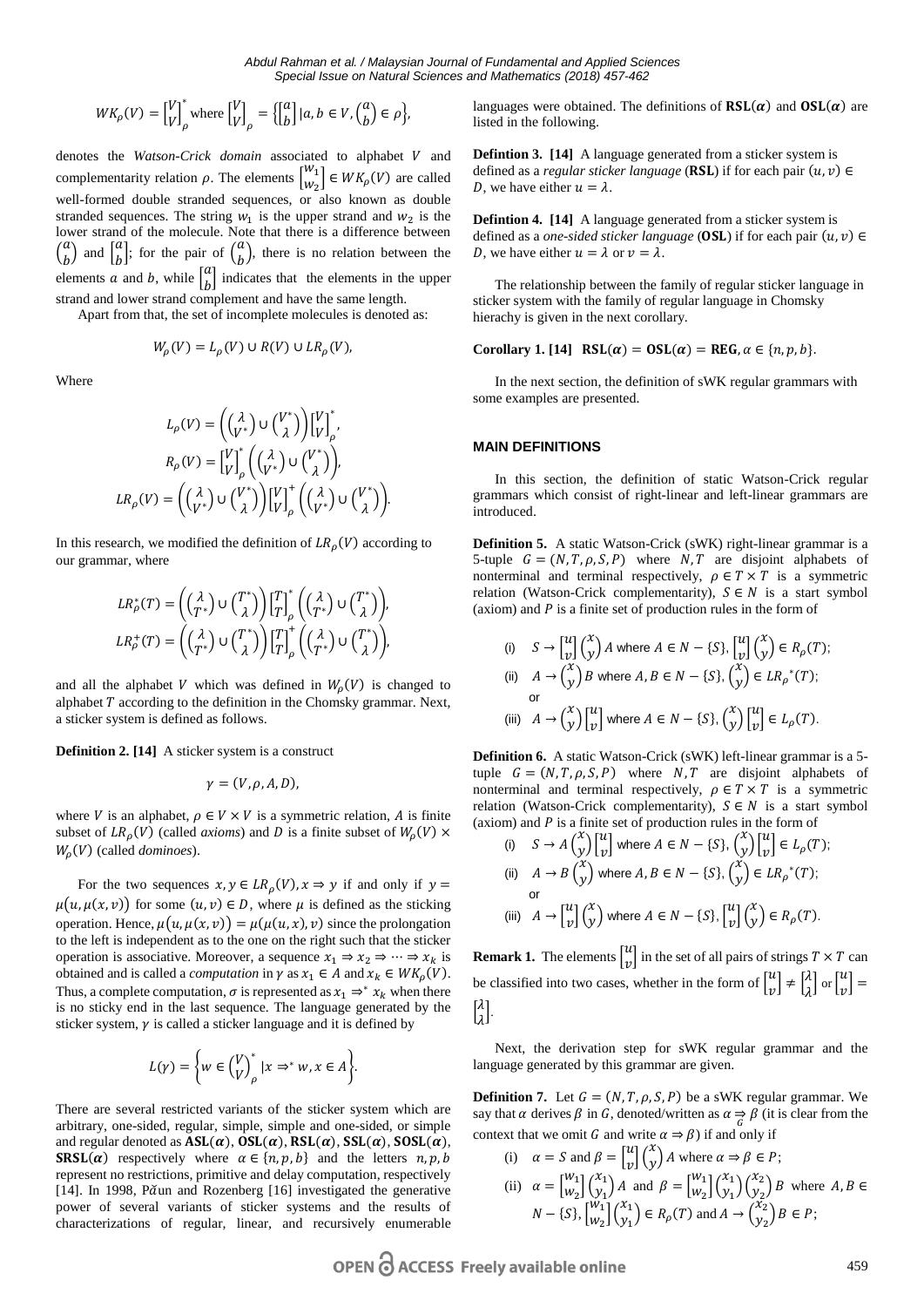$$
\begin{aligned}\n\text{or} \\
\text{(iii)} \ \ \alpha &= \begin{bmatrix} w_1 \\ w_2 \end{bmatrix} \begin{pmatrix} x_1 \\ y_1 \end{pmatrix} A \ \ \text{and} \ \ \beta = \begin{bmatrix} w_1 \\ w_2 \end{bmatrix} \begin{pmatrix} x_1 \\ y_1 \end{pmatrix} \begin{pmatrix} x_2 \\ y_2 \end{pmatrix} \begin{bmatrix} u \\ v \end{bmatrix} \ \text{where} \ \ A \in N - \{S\}, \begin{bmatrix} w_1 \\ w_2 \end{bmatrix} \begin{pmatrix} x_1 \\ y_1 \end{pmatrix} \in R_\rho(T) \ \text{and} \ A \to \begin{pmatrix} x_2 \\ y_2 \end{pmatrix} \begin{bmatrix} u \\ v \end{bmatrix} \in P.\n\end{aligned}
$$

The reflexive and transitive closure of  $\Rightarrow_{G}$  or  $(\Rightarrow)$  is denoted by  $\Rightarrow$ <sup>\*</sup> or  $(\Rightarrow^*)$ .

**Definition 8.** The language generated by a sWK regular grammar G denoted by  $L(G)$ , is defined as

$$
L(G) = \{u: \begin{bmatrix} u \\ v \end{bmatrix} \in WK_\rho(T) \text{ and } S \rightleftharpoons^* \begin{bmatrix} u \\ v \end{bmatrix} \}.
$$

The family of languages generated by a sWK regular grammar is denoted by **SREG**.

 The following example is illustrated to show the family of languages generated by **SREG**.

## **Example 1.** Let

 $G = ({S, A, B, C, D}, {a, b, c, d}, {(a, a), (b, b), (c, c), (d, d)}, S, P)$ be a sWK regular grammar and  $P$  consists of the following rules:

$$
S \rightarrow \begin{pmatrix} a \\ \lambda \end{pmatrix} A,
$$
  
\n
$$
A \rightarrow \begin{pmatrix} \lambda \\ a \end{pmatrix} \begin{bmatrix} a \\ a \end{bmatrix} \begin{pmatrix} a \\ \lambda \end{pmatrix} A, \quad A \rightarrow \begin{pmatrix} \lambda \\ a \end{pmatrix} \begin{bmatrix} b \\ b \end{bmatrix} \begin{pmatrix} b \\ \lambda \end{pmatrix} B,
$$
  
\n
$$
B \rightarrow \begin{pmatrix} \lambda \\ b \end{pmatrix} \begin{bmatrix} b \\ b \end{bmatrix} \begin{pmatrix} b \\ \lambda \end{pmatrix} B, \quad B \rightarrow \begin{pmatrix} \lambda \\ b \end{pmatrix} \begin{bmatrix} c \\ c \end{pmatrix} \begin{pmatrix} c \\ \lambda \end{pmatrix} C,
$$
  
\n
$$
C \rightarrow \begin{pmatrix} \lambda \\ c \end{pmatrix} \begin{bmatrix} c \\ c \end{bmatrix} \begin{pmatrix} c \\ \lambda \end{pmatrix} C, \quad C \rightarrow \begin{pmatrix} \lambda \\ c \end{pmatrix} \begin{bmatrix} d \\ d \end{bmatrix} \begin{pmatrix} d \\ \lambda \end{pmatrix} D,
$$
  
\n
$$
D \rightarrow \begin{pmatrix} \lambda \\ d \end{pmatrix} \begin{bmatrix} d \\ d \end{bmatrix}.
$$

From this, we obtain the derivation:

$$
S \Rightarrow^* \begin{bmatrix} a^{n-1} \\ a^{n-1} \end{bmatrix} \begin{bmatrix} a \\ \lambda \end{bmatrix} A
$$
  
\n
$$
\Rightarrow \begin{bmatrix} a^n b \\ a^n b \end{bmatrix} \begin{bmatrix} b \\ \lambda \end{bmatrix} B
$$
  
\n
$$
\Rightarrow^* \begin{bmatrix} a^n b^{m-1} \\ a^n b^{m-1} \end{bmatrix} \begin{bmatrix} b \\ \lambda \end{bmatrix} B
$$
  
\n
$$
\Rightarrow \begin{bmatrix} a^n b^{m} c \\ a^n b^{m} c^{k-1} \end{bmatrix} \begin{bmatrix} c \\ \lambda \end{bmatrix} C
$$
  
\n
$$
\Rightarrow^* \begin{bmatrix} a^n b^{m} c^{k-1} \\ a^n b^{m} c^{k} d \end{bmatrix} \begin{bmatrix} d \\ \lambda \end{bmatrix} D
$$
  
\n
$$
\Rightarrow \begin{bmatrix} a^n b^{m} c^{k} d^{l} \\ a^n b^{m} c^{k} d^{l} \end{bmatrix}.
$$

Hence, *G* generates the language  

$$
L(G) = \{a^n b^m c^k d^l | n, m, k, l \ge 2\}.
$$

Next, the computational power related to sWK regular grammars is discussed in the following section.

## **RESULTS AND DISCUSSION**

Here, the computational power of a sWK regular grammar is investigated by finding the relationship between **SREG** with the families in the Chomsky hierarchy, sticker system and also in Watson-Crick grammar.

The following lemma immediately follows from the definition of a sWK regular grammar.

## **Lemma 1. REG** ⊆ **SREG**.

*Proof.* For a regular grammar  $G = (N, T, S, P)$ , its sWK variant  $G' =$  $(N, T, \rho, S, P')$  is defined as follows:

- (i)  $\rho = \{(a, a) | a \in T\},\$
- (ii) for each production  $A \to \alpha \in P$ , every terminal string x in  $\alpha$ is changed to  $\begin{bmatrix} x \\ x \end{bmatrix}$ .

Then, it is easy to see that  $L(G') = L(G)$ .

Since the sWK grammar is a grammar counterpart of sticker system, the relation between the regular sticker language, **RSL(***n***)** with **SREG** is shown as follows in order to investigate the generative power between these two languages.

**Lemma 2.** The following inclusion holds:

$$
RSL(n) \subseteq SREG.
$$

*Proof.* Let  $\gamma = (T, \rho, A, D)$  be a regular sticker system. We construct a (sticker) static WK regular grammar  $G = (N, T, S, P)$  with  $L(\gamma) =$  $L(G)$ , where  $N = \{S, B\}$  and P contains the productions in the form of  $S \to rR$  for each  $r \in A$ 

1. 
$$
3 \rightarrow xb
$$
 for each  $x \in A$ .  
2.  $B \rightarrow vB$  for each  $(\lambda, v) \in D$ .

3. 
$$
B \rightarrow \begin{pmatrix} \lambda \\ \lambda \end{pmatrix}
$$
.

First, we show that  $L(\gamma) \subseteq L(G)$ . Suppose  $w \in L(\gamma)$ . Then, there are some  $x \in A$  and  $(\lambda, v_1), (\lambda, v_2), \dots, (\lambda, v_k)$  such that

$$
\begin{bmatrix} w \\ w \end{bmatrix} = \mu(\mu(\cdots \mu(\mu(x, v_1), v_2) \cdots), v_{k-1}) v_k. \tag{1}
$$

The computation in (1) can be simulated by the following derivation in  $G:$ 

$$
S \Rightarrow xB \Rightarrow xv_1B \Rightarrow xv_1v_2B \Rightarrow
$$
  
\n
$$
\Rightarrow xv_1v_2 \cdots v_{k-1}B \Rightarrow xv_1v_2 \cdots v_{k-1}v_kB
$$
  
\n
$$
\Rightarrow xv_1v_2 \cdots v_{k-1}v_k.
$$

Second, we show that  $L(G) \subseteq L(\gamma)$ . If  $w \in L(G)$  and  $w =$  $x_1 x_2 x_3 \cdots x_k$  for some  $x_1 \in R_\rho(T)$ ,  $x_2 x_3 \cdots x_k \in LR_\rho^*(T)$ , then

 $S \Rightarrow x_1 B \Rightarrow^* x_1 x_2 x_3 \cdots x_k B \Rightarrow x_1 x_2 x_3 \cdots x_k.$  (2) By construction of  $G, x_1 \in A$  and for each  $x_i, 2 \le i \le k$  and  $(\lambda, x_i) \in$ *D*. Thus, (2) can easily be changed to the computation in  $\gamma$ :

$$
\begin{bmatrix} w \\ w \end{bmatrix} = \mu(\mu(\cdots \mu(\mu(x, v_1), v_2) \cdots), v_{k-1}) v_k.
$$

**Lemma 3.** The following proper inclusion holds:

 $RSL(n)$  ⊂ **SREG**. *Proof.* Fr

From Lemma 2 and Corollary 1, 
$$
PRG = RPR
$$

 $RSL(n) = REG \subseteq SREG$ . (3) Next, we show that the language  $L = \{a^n b^n | n \ge 2\} \in \text{SREG}$ , which implies the strictness of the inclusion in (3). Consider the sWK regular grammar  $G = (\{S, A, B, C, D\}, \{a, b\}, \rho, S, P)$  where P contains the following productions:

(i) 
$$
S \rightarrow \begin{bmatrix} a \\ a \end{bmatrix} \begin{pmatrix} a \\ \lambda \end{pmatrix} A
$$
, (v)  $C \rightarrow \begin{pmatrix} b \\ \lambda \end{pmatrix} B$ ,  
\n(ii)  $A \rightarrow \begin{pmatrix} a \\ \lambda \end{pmatrix} A$ , (vi)  $C \rightarrow \begin{pmatrix} \lambda \\ b \end{pmatrix} D$ ,  
\n(iii)  $A \rightarrow \begin{pmatrix} b \\ \lambda \end{pmatrix} B$ , (vii)  $D \rightarrow \begin{pmatrix} \lambda \\ b \end{pmatrix} D$ ,  
\n(iv)  $B \rightarrow \begin{pmatrix} \lambda \\ a \end{pmatrix} C$ , (viii)  $D \rightarrow \begin{bmatrix} b \\ b \end{bmatrix}$ .

Thus, the derivation for each of the production rules is defined as follows:

Step 1. From rule (i):

$$
S \Rightarrow \begin{bmatrix} a \\ a \end{bmatrix} \begin{pmatrix} a \\ \lambda \end{pmatrix} A. \tag{4}
$$

Step 2. Derivation (4) can be continued with rule (ii) or rule (iii). Without the loss of generality, we apply rule (ii)  $k \geq 0$  times and apply rule (iii):

$$
S \Rightarrow^* \begin{bmatrix} a \\ a \end{bmatrix} \begin{pmatrix} a \\ \lambda \end{pmatrix} \begin{pmatrix} a^k \\ \lambda \end{pmatrix} \begin{pmatrix} b \\ \lambda \end{pmatrix} B = \begin{bmatrix} a \\ a \end{bmatrix} \begin{pmatrix} a^{k+1} \\ \lambda \end{pmatrix} \begin{pmatrix} b \\ \lambda \end{pmatrix} B.
$$
 (5)  
Step 3. Derivation (5) can only be continued with rule (iv):

$$
S \Rightarrow^* \left[ \begin{matrix} a \\ a \end{matrix} \right] \left( \begin{matrix} a^{k+1} \\ \lambda \end{matrix} \right) \left( \begin{matrix} b \\ \lambda \end{matrix} \right) \left( \begin{matrix} \lambda \\ a \end{matrix} \right) C = \left[ \begin{matrix} aa \\ aa \end{matrix} \right] \left( \begin{matrix} a^k \\ \lambda \end{matrix} \right) \left( \begin{matrix} b \\ \lambda \end{matrix} \right) C. \tag{6}
$$

Step 4. Derivation  $(6)$  can be continued with rule  $(v)$  and rule  $(vi)$ . Rule (v) must be applied  $k$  times to complete the lower strand of  $\binom{a^k}{\lambda}$ , which results in applying rule (iv) to applied *k* times,

and then we apply rule (vi):  
\n
$$
S \Rightarrow \begin{bmatrix} aa \\ ca \end{bmatrix} \begin{pmatrix} a^k \\ b \end{pmatrix} \begin{pmatrix} b \\ 2 \end{pmatrix} \begin{pmatrix} b^k \\ b \end{pmatrix} C = \begin{bmatrix} a^{k+2} \\ b^{k+2} \end{bmatrix} \begin{bmatrix} b \\ b \end{bmatrix} \begin{pmatrix} b^k \\ 2 \end{pmatrix} D.
$$
 (7)

$$
S \Rightarrow^* \left[ \begin{matrix} aa \\ aa \end{matrix} \right] \begin{pmatrix} a^k \\ a^k \end{pmatrix} \begin{pmatrix} b \\ \lambda \end{pmatrix} \begin{pmatrix} b^k \\ \lambda \end{pmatrix} C = \left[ \begin{matrix} a^{k+2} \\ a^{k+2} \end{matrix} \right] \begin{pmatrix} b \\ b \end{pmatrix} \begin{pmatrix} b^k \\ \lambda \end{pmatrix} D.
$$
 (7)  
To complete derivation (7), we apply rule (vii) *k* times and

Step 5. the derivation is completed with rule (viii):

$$
S \Rightarrow^* \left[ \begin{matrix} a^{k+2} b^{k+2} \\ a^{k+2} b^{k+2} \end{matrix} \right].
$$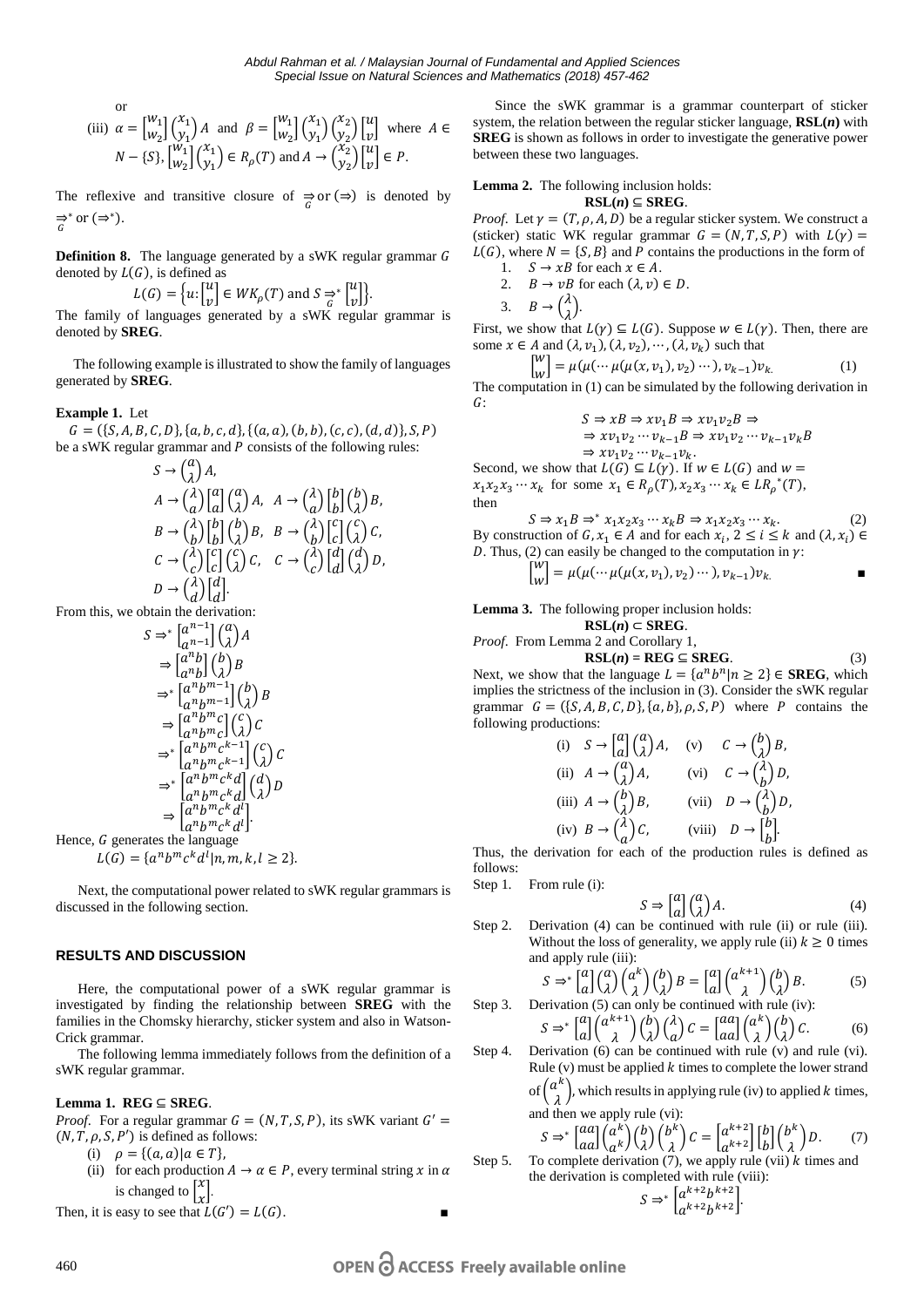*Abdul Rahman et al. / Malaysian Journal of Fundamental and Applied Sciences Special Issue on Natural Sciences and Mathematics (2018) 457-462*

Thus,  $L(G) = \{a^n b^n | n \ge 2\}.$ 

Next, we show that **SREG** can generate some non-context free language, as shown in the Lemma 4.

#### **Lemma 4.**

## **SREG** –  $CF \neq \emptyset$ .

*Proof.* We will show that the language  $L = \{a^n b^n c^n | n \ge 2\} \in \text{SREG}$ . Consider the sWK regular grammar  $G =$  $({S, A, B, C, D}, {a, b, c}, \rho, S, P)$  where P contains the following productions:

(i) 
$$
S \rightarrow \begin{bmatrix} a \\ a \end{bmatrix} \begin{pmatrix} a \\ \lambda \end{pmatrix} A
$$
, (vi)  $C \rightarrow \begin{pmatrix} c \\ \lambda \end{pmatrix} D$ ,  
\n(ii)  $A \rightarrow \begin{pmatrix} a \\ \lambda \end{pmatrix} A$ , (vii)  $D \rightarrow \begin{pmatrix} \lambda \\ b \end{pmatrix} E$ ,  
\n(iii)  $A \rightarrow \begin{pmatrix} b \\ b \end{pmatrix} B$ , (viii)  $E \rightarrow \begin{pmatrix} c \\ \lambda \end{pmatrix} D$ ,  
\n(iv)  $B \rightarrow \begin{pmatrix} \lambda \\ a \end{pmatrix} C$ , (ix)  $E \rightarrow \begin{pmatrix} \lambda \\ c \end{pmatrix} E$ ,  
\n(v)  $C \rightarrow \begin{pmatrix} b \\ \lambda \end{pmatrix} B$ , (x)  $E \rightarrow \begin{pmatrix} \lambda \\ \lambda \end{pmatrix}$ .

The derivation using the above production rules is as follows:

Step 1. From rule (i):

$$
S \Rightarrow \begin{bmatrix} a \\ a \end{bmatrix} \begin{pmatrix} a \\ \lambda \end{pmatrix} A. \tag{8}
$$

Step 2. Derivation (8) can be continued with rule (ii) or rule (iii). Without the loss of generality, we apply rule (ii)  $k \geq 0$  times and apply rule (iii):

$$
S \Rightarrow^* \begin{bmatrix} a \\ a \end{bmatrix} \begin{pmatrix} a \\ \lambda \end{pmatrix} \begin{pmatrix} a^k \\ \lambda \end{pmatrix} \begin{pmatrix} bb \\ \lambda \end{pmatrix} B = \begin{bmatrix} a \\ a \end{bmatrix} \begin{pmatrix} a^{k+1} \\ \lambda \end{pmatrix} \begin{pmatrix} bb \\ \lambda \end{pmatrix} B.
$$
 (9)

- Step 3. Derivation (9) can only be continued with rule (iv):  $S \Rightarrow^* \left[ \begin{matrix} a \\ a \end{matrix} \right] \left( \begin{matrix} a^{k+1} \\ \lambda \end{matrix} \right) \left( \begin{matrix} bb \\ \lambda \end{matrix} \right) \left( \begin{matrix} \lambda \\ a \end{matrix} \right)$  $\begin{pmatrix} \lambda \\ a \end{pmatrix} C = \begin{bmatrix} aa \\ aa \end{bmatrix} \begin{pmatrix} \alpha^k \\ \lambda \end{pmatrix} \begin{pmatrix} bb \\ \lambda \end{pmatrix} C.$  (10)
- Step 4. Derivation (10) can be continued with rule (v) and rule (vi). Rule  $(v)$  must be applied  $k$  times to complete the lower strand of  $\binom{a^k}{\lambda}$ , which results in applying rule (iv) k times, and then

we apply rule (vi):  
\n
$$
S \Rightarrow^* \begin{bmatrix} aa \\ aa \end{bmatrix} \begin{pmatrix} a^k \\ a^k \end{pmatrix} \begin{pmatrix} bb \\ \lambda \end{pmatrix} C = \begin{bmatrix} a^{k+2} \\ a^{k+2} \end{bmatrix} \begin{pmatrix} b^{k+2} \\ \lambda \end{pmatrix} \begin{pmatrix} c \\ \lambda \end{pmatrix} D. \tag{11}
$$

Step 5. Derivation (11) can be continued with rule (vii) and rule (viii). Rule (vi) must be applied  $k$  times to complete the lower strand of  $\binom{b^k}{\lambda}$ , which results in applying rule (vi) k times,

and then we apply rule (viii):  
\n
$$
S \Rightarrow^* \begin{bmatrix} a^{k+2} \\ a^{k+2} \end{bmatrix} {b^{k+2} \choose \lambda} {c \choose \lambda} D = \begin{bmatrix} a^{k+2} \\ a^{k+2} \end{bmatrix} \begin{bmatrix} b^{k+2} \\ b^{k+2} \end{bmatrix} {c \choose \lambda} {c \choose \lambda} D.
$$
\n(12)

Step 6. To complete derivation (12), we apply rule (ix)  $k$  times to complete the lower strand of  $\binom{c^k}{\lambda}$  and the derivation is completed with rule (x):

$$
pietea with rule (x):
$$

$$
S \Rightarrow^* \left[ \begin{matrix} a^{k+2} b^{k+2} c^{k+2} \\ a^{k+2} b^{k+2} c^{k+2} \end{matrix} \right].
$$

Thus,  $L(G) = \{a^n b^n c^n | n \ge 2\}.$ 

Since  $RSL(n)$  ⊂ SREG as in Lemma 3, then the following lemma shows the relation between **WKREG** and **SREG**.

**Lemma 5.** The following inclusion holds: **WKREG** ⊆ **SREG**.

*Proof.* Let  $G = (N, T, \rho, S, P)$  be a WK regular grammar (WKREG). From G, we build a (sticker) sWK regular grammar (SREG) where  $G' =$  $(N', T, \rho, S', P')$  such that  $L(G) = L(G')$ .

Let 
$$
P_1 = \{A \to {x \choose y} B \in P | x \neq \lambda \text{ and } y \neq \lambda\}
$$
 and  $P_2 = \{A \to {x \choose y} \in P | x \neq \lambda \text{ and } y \neq \lambda\}$ .

(i) For each production  $r: A \to {x \choose y} B \in P_1$ , we introduce the new productions  $A \to \binom{x}{\lambda} A_r, A_r \to \binom{\lambda}{y} B$  where  $A_r$  is a new nonterminal.

(ii) For each production 
$$
r: A \to \begin{pmatrix} x \\ y \end{pmatrix} \in P_2
$$
, we introduce the new  
productions  $A \to \begin{pmatrix} x \\ \lambda \end{pmatrix} A_r$  and  $A_r \to \begin{pmatrix} \lambda \\ y \end{pmatrix}$ .

Sets  $P_1'$  and  $P_2'$  contain the productions defined in (i) and (ii) above respectively. We set  $P' = (P - (P_1 \cup P_2)) \cup P_1' \cup P_2' \cup \{S' \rightarrow S\}$ where  $S'$  is a new nonterminal. Next,  $N'$  contains all nonterminals of N and new nonterminals introduced in the construction of new productions. In a derivation  $S \Rightarrow^* w$  in G, each application of production  $r: A \to \binom{x}{y} B \in P_1$  or  $r: A \to \binom{x}{y} \in P_2$  is replaced with the application of the sequence of productions  $A \to \binom{x}{\lambda} A_r, A_r \to \binom{\lambda}{y} B \in$  $P_1'$  or  $A \to \begin{pmatrix} x \\ \lambda \end{pmatrix} A_r$ ,  $A_r \to \begin{pmatrix} \lambda \\ y \end{pmatrix} \in P_2'$  resulting in a derivation  $S' \to \begin{pmatrix} \lambda & \lambda \\ \lambda & \lambda \end{pmatrix} A_r$  $S \Rightarrow^* w$  in G'. The similar construction also holds for the inverse case. ■

All the results above are sumarized in the following theorem.

**Theorem 2.** The relation in Fig. 1 holds where the solid arrows represent the proper inclusions of the lower families into the upper families, while the dotted arrow represents the inclusions.



**Fig. 1** The hierarchy of sWK, WK, Chomsky and sticker language families.

## **CONCLUSION**

In this paper, we defined a new theoretical model known as the static Watson-Crick regular grammar and investigated its computational power. Based on the results obtained, we can conclude that:

- (i) the family of regular languages is strictly included in the family of static Watson-Crick regular languages,
- (ii) static Watson-Crick regular grammars can generate non context-free languages,
- (iii) the family of Watson-Crick regular languages is included in the family of static Watson-Crick regular languages.

#### **ACKNOWLEDGEMENT**

The first author would like to thank UTM Zamalah for funding her studies at UTM under the Zamalah Scholarship. The second and third authors would also like to thank the Ministry of Education (MOE) and Research Management Centre (RMC), Universiti Teknologi Malaysia (UTM) for the financial funding through Research University Grant Vote No. 13H18. The fourth author is grateful to IIUM for financial support through Research Initiative Grant Scheme RIGS16-368-0532.

#### **REFERENCES**

- [1] L.M. Adleman, Molecular Computation of Solutions to Combinatorial Problems, Science 266 (1994) 1021-1024.
- [2] D. Boneh, C. Dunworth, R.J. Lipton, J. Sgall, On the Computational Power of DNA, Discrete Applied Mathematics 71 (1996) 79-94.
- [3] R.J. Lipton, DNA Solution of Hard Computational Probelms, Science 268 (1995) 542–545.
- [4] N. Bouhmala, A Variable Neighborhood Walksat-based Algorithm for MAX-SAT Problems, The Scientific World Journal (2014) 1-11.